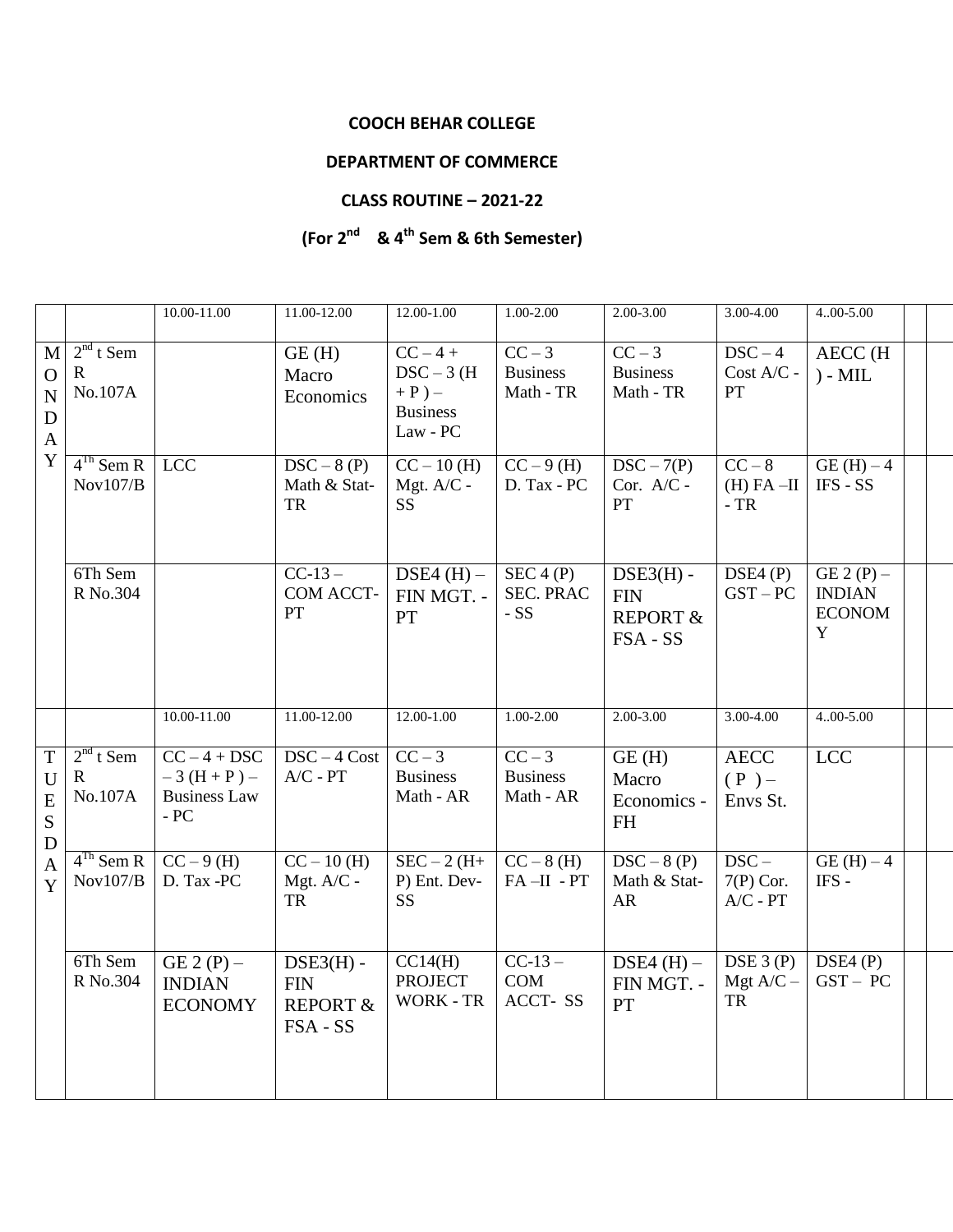|                                                                                |                                       | 10.00-11.00                                    | 11.00-12.00                             | 12.00-1.00                                                          | 1.00-2.00                                | $2.00 - 3.00$                                                | 3.00-4.00                                | 400-5.00                                    |  |
|--------------------------------------------------------------------------------|---------------------------------------|------------------------------------------------|-----------------------------------------|---------------------------------------------------------------------|------------------------------------------|--------------------------------------------------------------|------------------------------------------|---------------------------------------------|--|
| W<br>E<br>D<br>${\bf N}$<br>${\bf E}$<br>S                                     | $2nd$ t Sem<br>$\mathbf R$<br>No.107A |                                                | $DSC - 4Cost$<br>$A/C$ -SS              | $CC - 4 +$<br>$DSC-3$ (H<br>$+P$ ) –<br><b>Business</b><br>Law - PC | GE(H)<br>Macro<br>Economics<br>$-FH$     | $CC-3$<br><b>Business</b><br>Math - AR                       | <b>AECC</b><br>$(H)$ -<br>MIL            | AECC (<br>$P$ ) –<br>Envs St.               |  |
| $\mathbf D$<br>$\overline{A}$<br>Y                                             | $4Th$ Sem R<br>Nov107/B               | $SEC-2(H+$<br>P) Ent. Dev-                     | $GE(H) - 4$<br>IFS - PT                 | $DSC - 7(P)$<br>Cor. A/C -<br><b>SS</b>                             | $CC - 10$ (H)<br>Mgt. A/C -<br><b>SS</b> | $CC - 9(H)$<br>$D. Tax - PT$                                 | $CC - 8$<br>$(H) FA - II$<br>$-AR$       | $DSC - 8$<br>$(P)$ Math $\&$<br><b>Stat</b> |  |
|                                                                                | 6Th Sem<br>R No.304                   | GE $2(P)$ –<br><b>INDIAN</b><br><b>ECONOMY</b> | $CC-13-$<br><b>COM ACCT</b><br>$-SS$    | $DSE3(H)$ -<br><b>FIN</b><br><b>REPORT &amp;</b><br>FSA - AR        | DSE 3 (P)<br>Mgt $A/C -$<br>AR           | $SEC 4 (P) -$<br>SEC. PRAC -<br>PC                           | DSE4<br>$(H)$ -FIN<br>MGT. -<br>PT       | DSE4(P)<br>$GST - PC$                       |  |
|                                                                                |                                       | 10.00-11.00                                    | 11.00-12.00                             | $12.00 - 1.00$                                                      | $1.00 - 2.00$                            | $2.00 - 3.00$                                                | $3.00 - 4.00$                            | $4.00 - 5.00$                               |  |
| $\mathbf T$<br>H<br>U<br>$\mathbf R$<br>${\bf S}$<br>${\bf D}$<br>$\mathbf{A}$ | $2nd$ t Sem<br>$\mathbf R$<br>No.107A |                                                | <b>AECC</b><br>$\left($<br>$H$ )- $MIL$ | $CC - 4 +$<br>$DSC-3$ (H<br>$+P$ ) –<br><b>Business</b><br>Law - PT | $DSC-4$<br>Cost A/C -<br>TR              | $CC-3$<br><b>Business</b><br>Math - AR                       | <b>AECC</b><br>$(P)$ –<br>Envs St.       | GE(H)<br>Macro<br>Economic<br>S             |  |
| Y                                                                              | $4Th$ Sem R<br>Nov107/B               | $SEC-2(H+$<br>P) Ent. Dev-<br><b>SS</b>        | $CC - 8$ (H)<br>$FA-II -TR$             | $CC - 10$ (H)<br>Mgt. A/C -<br>AR                                   | $CC - 9(H)$<br>D. Tax - AR               | $DSC - 7(P)$<br>Cor. A/C -<br>PT                             | $DSC-8$<br>(P) Math<br>& Stat -          | $GE(H)-4$<br>IFS - PT                       |  |
|                                                                                | 6Th Sem<br>R No.304                   | GE $2(P)$ –<br><b>INDIAN</b><br>ECONOMY-       | DSE4(P)<br>$GST - AR$                   | $CC-13-$<br><b>COM ACCT</b><br>$-SS$                                | DSE4 $(H)$ –<br>FIN MGT.<br>PT           | $DSE3(H)$ -<br><b>FIN</b><br><b>REPORT &amp;</b><br>FSA - SS | CC14(H)<br><b>PROJECT</b><br>WORK-<br>TR | $-$ DSE 3<br>$(P)$ Mgt<br>$A/C -$           |  |